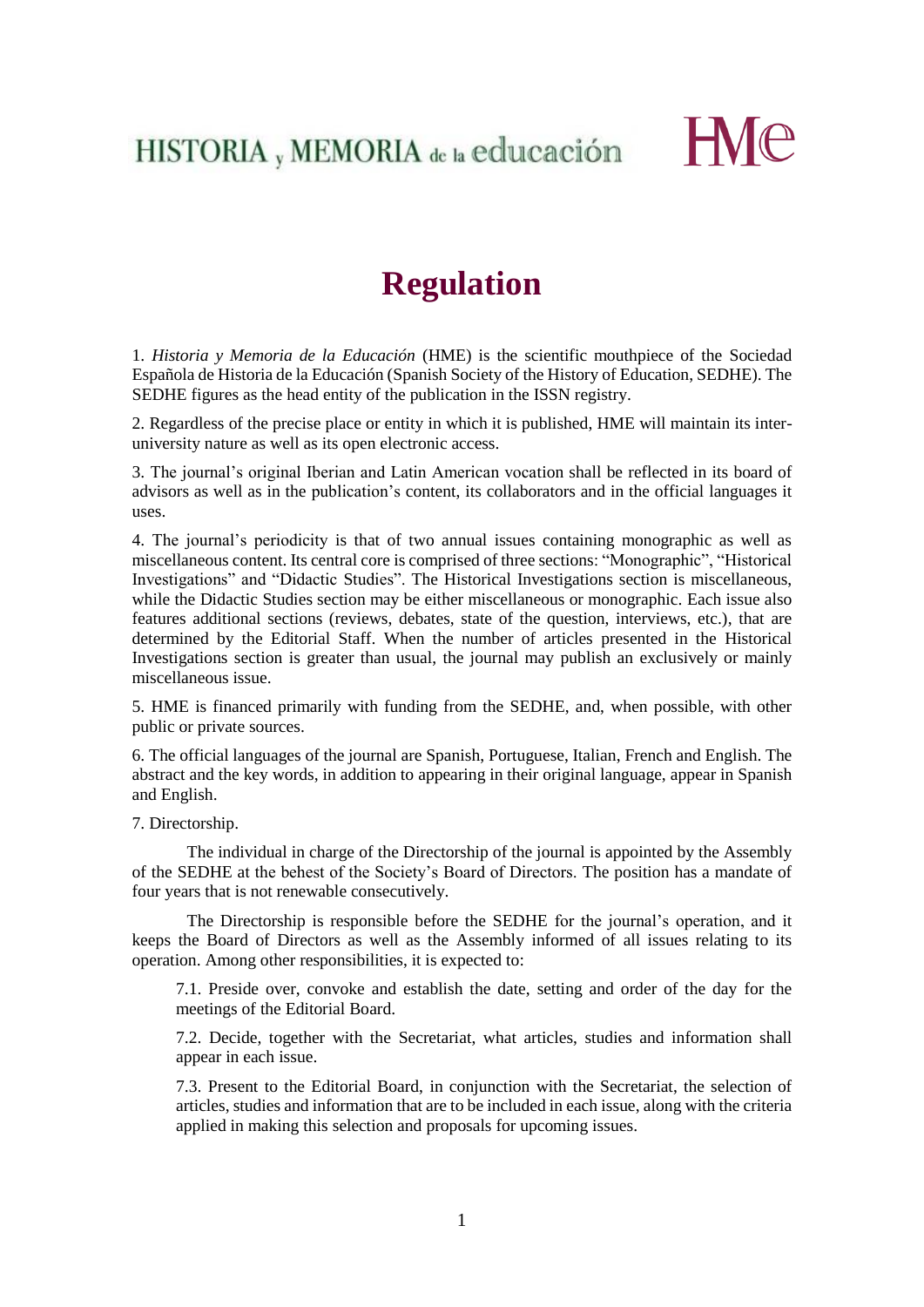7.4. Propose to the Board of Directors and to the Assembly of the SEDHE, after consultation with the Editorial Board, those measures that could help to improve the publication.

## 8. The Secretariat.

The Secretariat is appointed from among SEDHE members by the Board of Directors and the journal's Directorship. The mandate is for four years and is not consecutively renewable. Exceptionally, the first Secretary may carry out his or her functions for a period of six years. The Secretary is to work in collaboration with SEDHE members that make up the Editorial Board and the Advisory Committee. Among other responsibilities, the Secretary is expected to:

8.1. Provide a report on the journal's operation to the Editorial Board on an annual basis, and to the Directorship whenever called for.

8.2. Receive the articles, works and any other information submitted for publication.

8.3. Send the articles to the corresponding reviewers.

8.4. Manage the journal's files and archives.

8.5 Keep records and prepare minutes of Editorial Board meetings.

8.6. Undertake all actions and measures to ensure that the journal is published in accordance with its established periodicity.

8.7. Present an annual written report to the Editorial Board regarding the operation and development of the publication.

8.9. Establish, together with the Directorship, specific deadlines and dates for the reception of articles, works and information that are planned for publication in each issue.

8.10. Any other tasks that are not the responsibility of the Directorship or the Editorial Board and that are required to keep the editorial process running smoothly.

9. The annual written report elaborated by the Secretary should be presented to the Editorial Board at least fifteen days before the meeting in which is to be approved, and it should include information on the following points:

9.1. Articles and texts that have been accepted as well as those that have been rejected or are pending evaluation.

9.2. Publication plans for upcoming issues.

9.3. A list of reviewers, with their university or institutional affiliation and the number of articles being evaluated by each one.

9.4. The distribution of authors, by country and university.

9.5. A record of the fifteen articles or texts from the journal that have seen the greatest number of downloads.

9.6. An account of the journal's presence in national and international databases, its rank in different impact indexes and proposals for its improvement.

9.7. Problems or issues relating to the journal's financing.

9.8. Proposals for improvement in any aspect of the journal's operation.

## 10. Editorial Board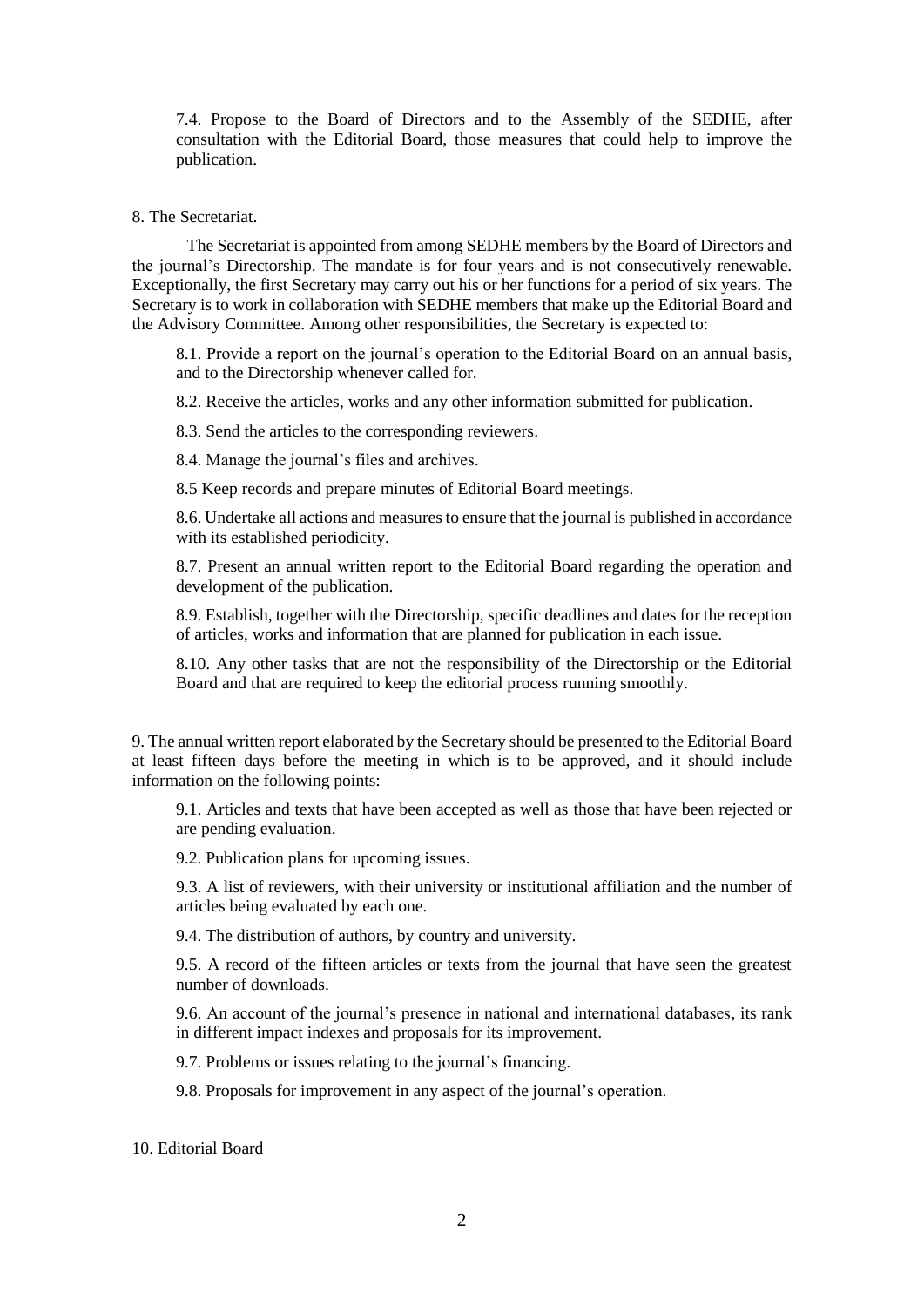The Editorial Board is comprised of the Director, the Secretary and six SEDHE members chosen by the Society's Assembly for a period of four years, in keeping with the dictate of the Board of Directors. Half of theses six members are renewed every two years. The first renovation of half of these members takes place four years after its initial constitution (meaning that in the first appointment, three members serve for four years while the other three members hold their position for six years). Persons outside of the Editorial Board may attend the meetings, where they will have a voice but not a vote, when they are required for discussing or informing about specific concerns, i.e., persons working as coordinators of an issue.

Meetings, which shall be held at least once a year, should take place in a location as convenient as possible for members to gather, and expenses incurred in travel and lodging will be assumed by the SEDHE.

Among the Editorial Board's responsibilities are:

10.1. Writing up and approving guidelines regarding the drafting of articles, reviews and other texts that are to be included in the journal, as well as any other aspects considered to be important for publication.

10.2. Approving the annual report presented by the Secretariat.

10.3. Being up to date with and debating all issues concerning the journal's operation that the Director deems to be important.

10.4. Informing the Board of Directors of the SEDHE of the content in each issue, in order that this information may be reported to the Assembly, and providing a publication plan for the following years.

10.5. Being familiar with, informing about and approving proposals and suggestions for improvement presented by the Directorship or taken from the annual report presented by the Secretary.

10.6. Approving potential reviewers so that the Secretary may then choose the ones that he or she considers most appropriate, depending on the topic of the work.

10.7. Establishing the format, content and criteria to be used in the evaluation of articles and other texts that are to be published.

10.8. Approving the minutes of the meetings held.

## 11. Advisory Committee

The Advisory Committee is made up of diverse scholars and academics working in the field of international education /history, with a special emphasis on professors and researcher at Portuguese and Spanish-American universities and those who have a special relationship with the Hispanic world. The members of this committee are appointed by the Editorial Board and ratified by the Assembly, and they may also figure among potential reviewers for works being considered for publication.

12. HME is to be included in the more reputable national and international databases, and the financing required to do so is the responsibility of the SEDHE.

13. The final pages of the journal include:

- A list of reviewers, with an annual or biannual periodicity. The publication issues, on a yearly basis, a certification of scholars who have performed evaluations.

- A brief biographical/bibliographical note on the authors, including their professional and email address.

- Style guidelines for the publication of articles, reviews, etc.